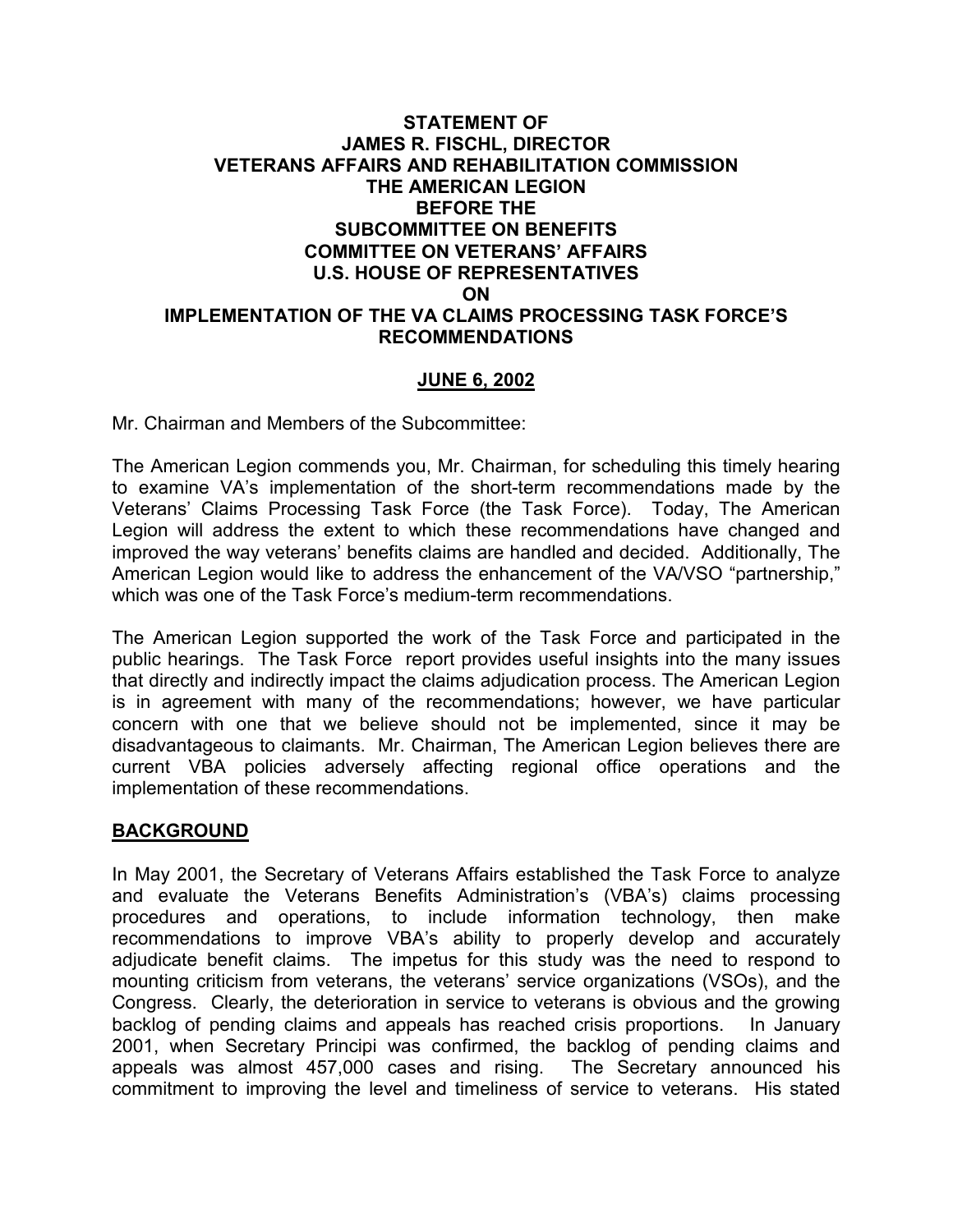goals for VBA was a reduction of the backlog to 250,000 pending cases with an average processing time of 100 days. Collaterally, this was to be done without compromising the quality or service. These ambitious objectives were to be accomplished by the end of FY 2003.

Toward this end, the Task Force was mandated to complete their review and report to the Secretary within 120 days. The Chairman of the Task Force complied with instructions and submitted the final report to Secretary Principi on October 3, 2001. The report presented a number of findings regarding an array of problems that directly affect VBA operations and the adjudication process. The report included 20 short-term recommendations and 14 longer-term recommendations. Shortly thereafter, Secretary Principi announced the immediate implementation of many of the recommendations. Chairman Cooper was lauded for his efforts and subsequently nominated, then confirmed as the Under Secretary for Benefits.

Within the past several years, VBA has been the subject of no less than three major congressionally mandated studies:

- the Veterans' Claims Adjudication Commission,
- the National Academy of Public Administration, and
- the Congressional Commission on Service Members and Veterans Transition Assistance.

Each of these prestigious groups issued a lengthy report setting forth similar recommended changes within VBA and its procedures. If these changes were fully implemented, each group expected to substantially improve the quality, accuracy, and timeliness of decisions on claims and appeals for veterans' benefits. The desired results were improved overall services to veterans and their families. Many of the recommendations were eventually implemented to varying degrees or incorporated in VBA's strategic plans and projects.

In addition, the Government Accounting Office (GAO) has continued to study VBA operations and procedures, including its computer modernization efforts. GAO noted that, while progress has been made in some areas, VBA remains unable to solve many of the more persistent, core problems affecting its claims processing operations. These reports have also set forth additional recommendations addressing the problem issues.

Prior to the Task Force, VBA had already begun to implement a number of significant policy changes that were intended to focus additional resources and effort on stemming the growth of the claims backlog. These included the deferral or suspension of several new computer programs (rating board automation, rating board redesign, etc.) intended to improve the claims adjudication process, but were found to be cumbersome and less efficient. In addition, the Decision Review Officers (DROs) (responsible for conducting personal hearings at the regional offices and the processing of appeals) were directed to work on claims processing 50 percent of the time and handle hearings and appealsrelated work the other 50 percent. For the most part, these policies have remained in effect, although according to reports from several American Legion field offices, the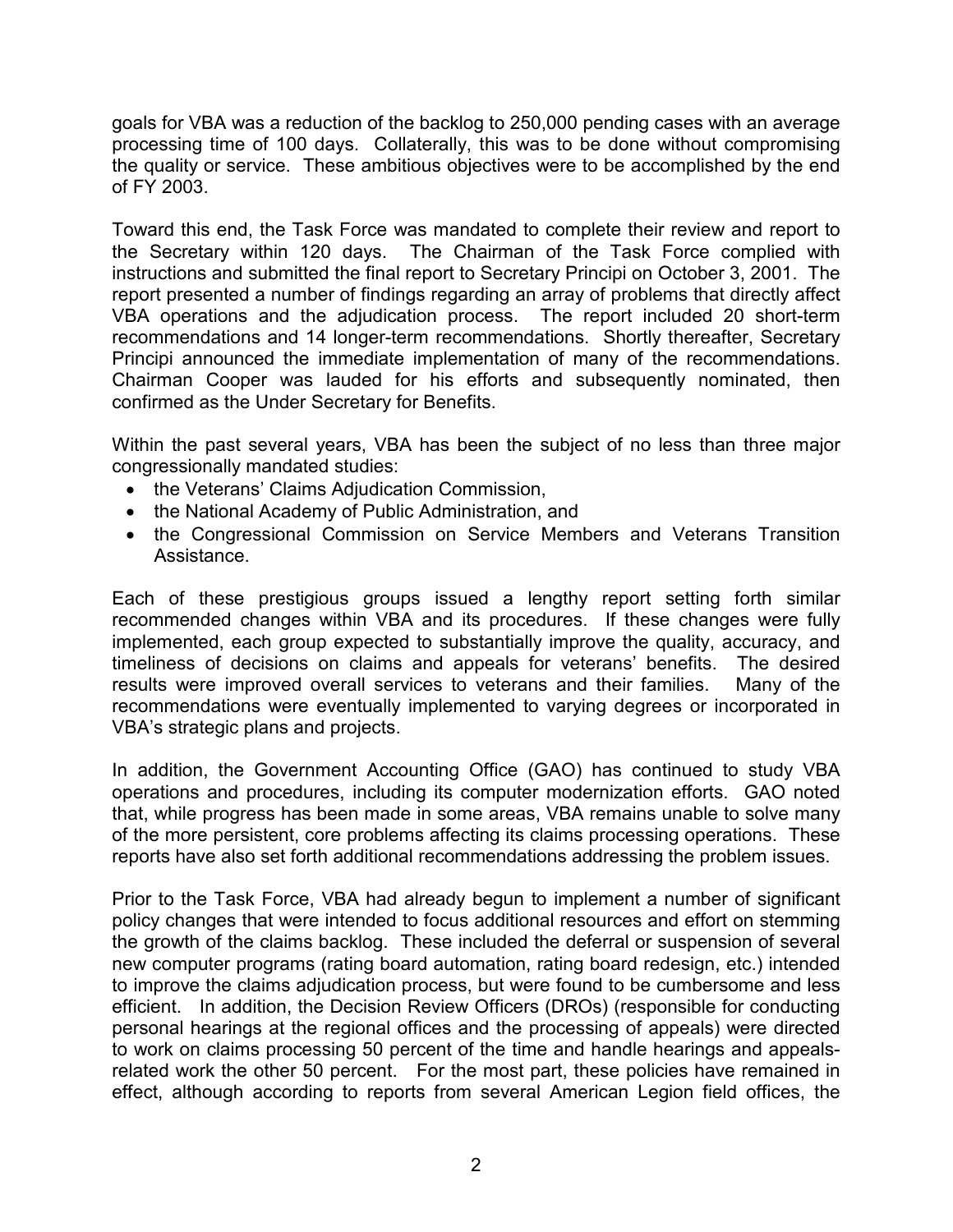policies are not always enforced. Many DROs are spending little -- if any -- time on processing appeals cases.

# **IMPLEMENTATION**

Following the issuance of the Task Force's report, VBA began implementing those recommendations involving changes in procedures, which did not require shifting of personnel and resources. By June, instructions were issued to expedite action in cases involving a favorable decision on one or more issues in the claim, rather than waiting until all issues had been adjudicated. This has been an important step forward in improving service to veterans, since it provides benefits or entitlement earlier than under the previous procedure. The American Legion is concerned, however, that the regional offices are taking unfair advantage of this to inflate the amount of work being reported while taking minimal action. Although favorable to the claimant, often cases are not fully developed.

Several of the major initiatives (the establishment of the Tiger Teams and resource centers) have now been in operation for several months. The American Legion believes it is now possible to make some preliminary assessment of the results achieved thus far. With regard to other initiatives, such as the Board of Veterans Appeals developing cases rather than issuing remands and the triage of incoming claims by the regional offices, they are in the early stages of implementation and it would be premature to try and evaluate their potential impact.

The Tiger Team is an 18-month project for the specific purpose of expediting action on the oldest claims, i.e., the approximately 81,000 cases that have been pending for more than one year. The Tiger Team Unit was established at the Cleveland VA Regional Office to work on the claims of veterans age 70 or older with a claim pending for more than a year. It was estimated there were approximately 21,000 cases in this category. The other 60,000 old cases are being handled by nine regional office resource centers. Production quotas were established for this project in keeping with the overall FY 2003 claims processing goal. From the feedback provided by American Legion Service Officers, the Tiger Team in Cleveland and the resource centers are giving these longstanding claims the expeditious action they deserve and benefits are being granted in a substantial number of claims. However, it has been noted that, in their haste to complete action, some of the claimed issues are overlooked or ignored. While other claims are prematurely denied rather than fully developing the case for additional information. While the goal of this project is commendable and the general results to date are encouraging, follow-up action by the veteran's accredited representative is often necessary to ensure the veteran receives all the benefits to which he or she is entitled.

Over the years, The American Legion has actively supported VBA's efforts to improve its operating efficiency and the quality of its decision-making. Secretary Principi has repeatedly promised fundamental changes in the claims adjudication process and has set a timeframe to achieve the stated reduction in the claims backlog that The American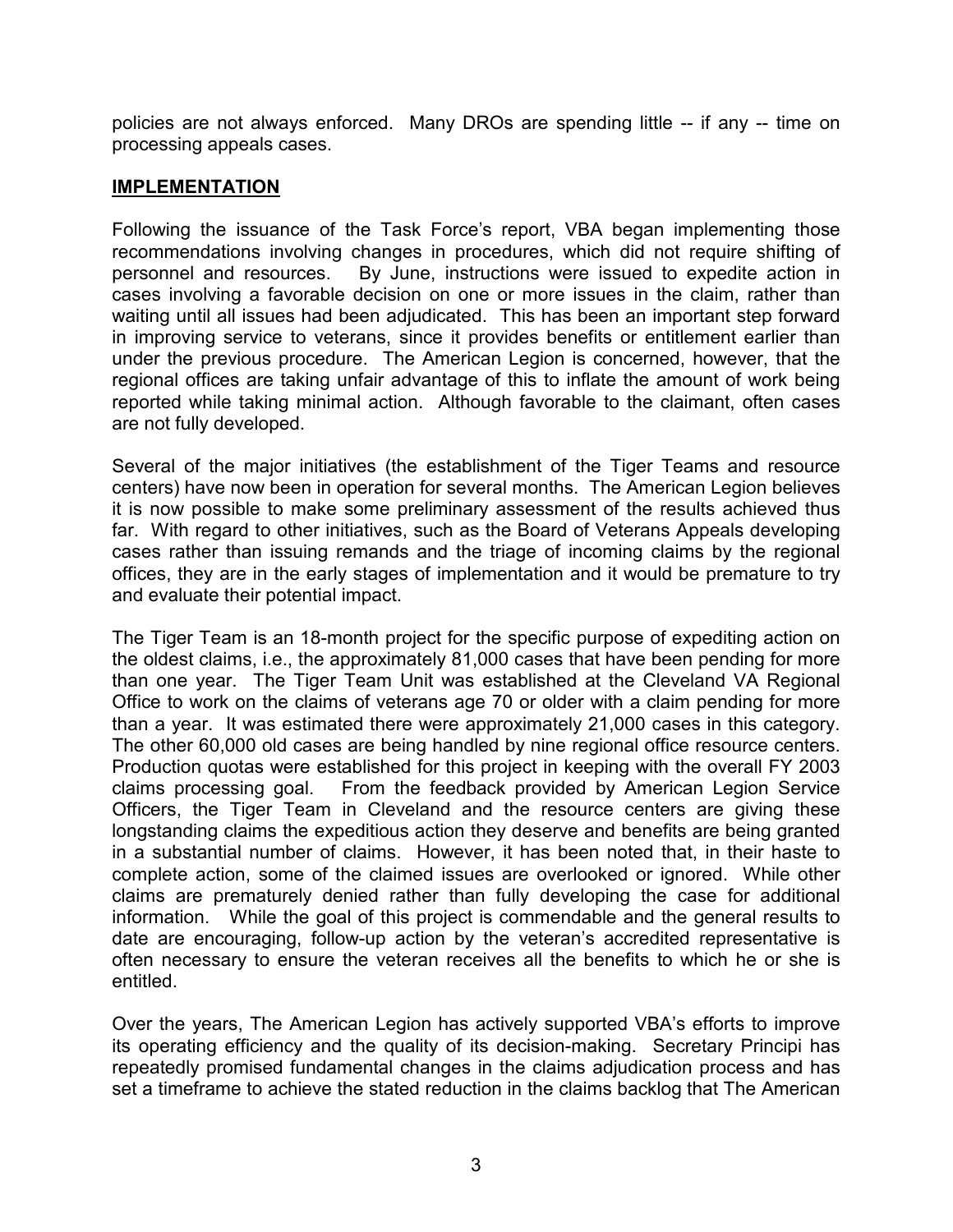Legion believes may be an overly ambitious and potentially detrimental. We will continue to monitor, with great interest, VA's weekly reports showing substantial increases in production with the steady reduction in the backlog of pending claims. For the week ending May 18, 2002, there were 514,996 cases awaiting some type of action -- 10,098 cases less than the preceding week. In addition, the number of cases over 6 months old declined by 3,589 cases. From this data, it would not be unreasonable to conclude that the regional offices are doing a good job and are well on their way to meeting the Secretary's FY 2003 target.

However, The American Legion continues to look beyond these reports through an internal ongoing program of regional office quality review visits. Over the past three years, visits have been made to 28 stations. Based on our case review findings, The American Legion has become increasingly concerned, not only by the lack of demonstrated improvement in the quality of adjudication decisions, but also of the effect of the policies and initiatives being used solely to achieve the Secretary's claim processing goals.

Two weeks ago, The American Legion's Quality Review Team visited the St. Petersburg VA Regional Office. While there, we were confronted with graphic evidence of premature and erroneous denials of claims, a general lack of compliance with the Veterans' Claims Assistance Act (VCAA) rules, and other types of inappropriate action. It almost appears as part of an orchestrated policy of manipulation of the station's production figures as a means of meeting its mandated production quotas. Management, rating board members, decision review officers, and front-line claims processors are under tremendous pressure from VA Central Office to produce the expected monthly quotas. There were cases in which veterans received letters stating that their claims were being denied, because their military records may have been destroyed in the 1972 fire at the National Personnel Records Center. The problem was that these veterans got out of the service years *after* the fire took place.

As disturbing as these tactics are, what was even more shocking was the intentional neglect of the backlog of pending appeals and remanded cases from the Board of Veterans Appeals. Remands are not being worked, because the station receives no work credit toward their mandated monthly production quota. This is not a local issue. It is a national issue.

At St. Petersburg, there were over 1,300 remands in which The American Legion holds power of attorney. Some of these cases had been remanded by the Board more than five years ago and were still waiting final regional office action. Mr. Chairman, this is a national disgrace and should not be tolerated.

# **VA AND VETERANS SERVICE ORGANIZATION (VSO) COOPERATION**

Mr. Chairman, you requested The American Legion's comment on the Task Force's recommendation dealing with greater cooperation between VA and the veterans' service organizations (VSOs). The Task Force's first medium – term recommendation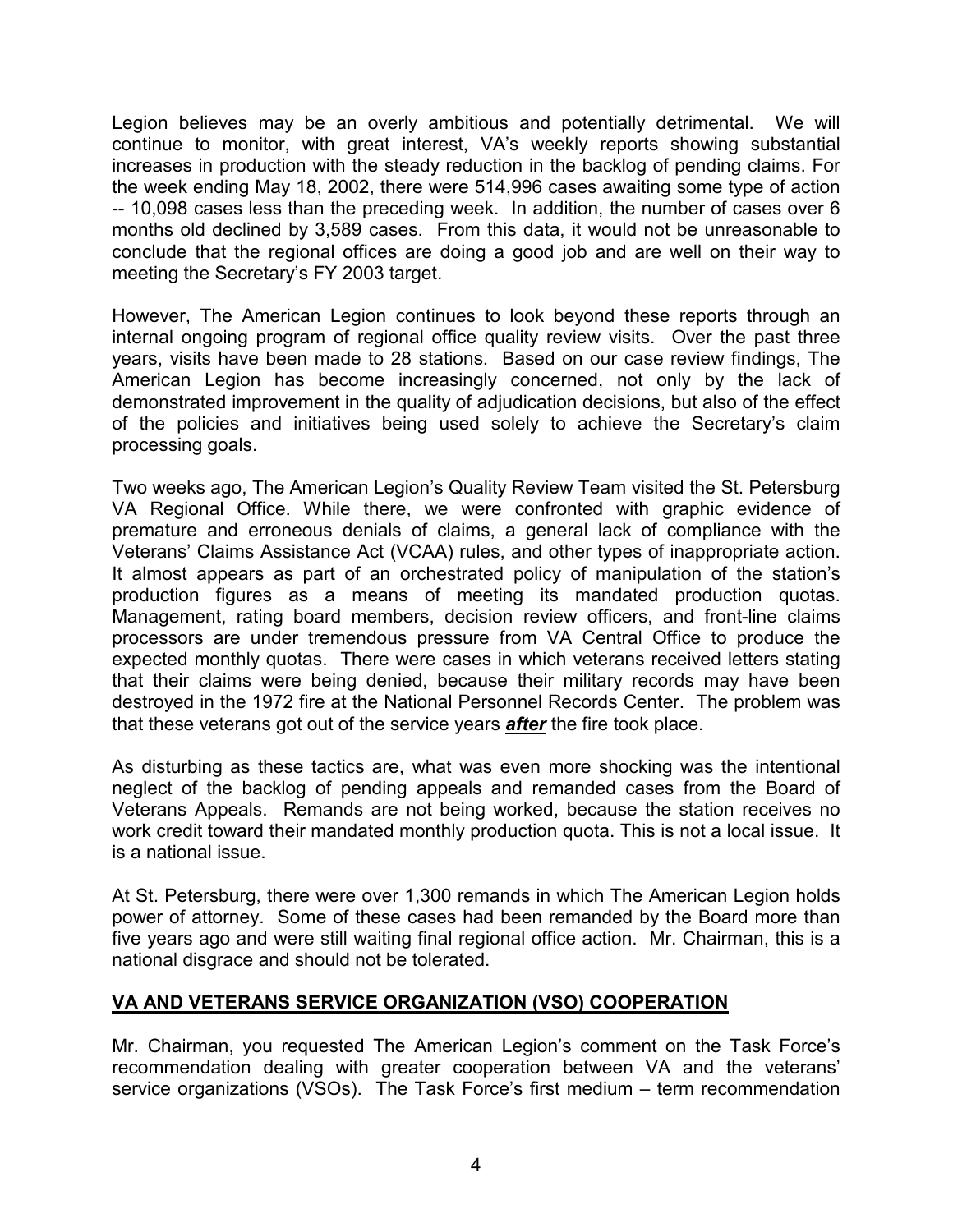was to utilize VSOs effectively. Specifically, it outlined the need to empower certified Veteran Service Officers to:

- Accept evidence in support of a claim;
- Provide VBA with certified copies of necessary documents; and
- Assist in gathering testimonial evidence (statement in support of a claim).

For several years, The American Legion and the other major VSOs have been participating in VBA's Training, Responsibility, and Involvement in Preparation of Claims Program (TRIP). The concept is to provide the professional veterans' service officers quality training and greater access to VA's computer system. Such access would enable them to prepare and submit more fully developed claims and lessen the amount of time and effort it would take for VA to complete action. At the present time, Level Two training is ongoing.

As a major stakeholder in the VA claims adjudication process, The American Legion continues to have serious reservations about the TRIP program and its practical value to VSO representatives.

The current level of access to the VA system of records provides information about a claim and its status, but does not enable the representative to actually do any new type of development. For the past two years, VA has continued to debate granting VSOs access to veterans' hospital record. As a veteran's recognized representative, The American Legion believes we should be afforded immediate access to a veteran's hospital record. Access to these records accords us information in a timely fashion and provides immediate entry to official evidence which may have an impact on the outcome of a veteran's claim for compensation. Effective and complete claims development cannot be a reality until the VA is willing to truly work in partnership with the VSOs. The American Legion realizes that release of information is controlled by many levels of regulatory protection, but we urge VBA to request opinions from VA General Council to facilitate a more efficient access to VA records for DSOs.

For several years, VBA's claims process has been under scrutiny. All of the reports that have been generated have done little to alleviate the myriad problems that continue to beset the VA. In fact, many of the reports have had similar findings and recommendations. Yet, veterans are still waiting longer than they should to receive a decision on their claims. Having said that, The American Legion is pleased that the Secretary is committed to making drastic and profound improvements in the processing of applications for veterans' benefits. We commend both the President and the Secretary for making the processing of veterans' benefit claims one of the Administration's top goals. The American Legion looks forward to assisting VA in fulfilling its mission to provide the nation's veterans, accurate, timely and uncomplicated decisions with the adjudication of their claims for benefits.

We note that the Task Force report included many references to the need for accountability. We couldn't agree more. We believe accountability is essential at all levels. Management accountability includes the responsibility to analyze the skill level